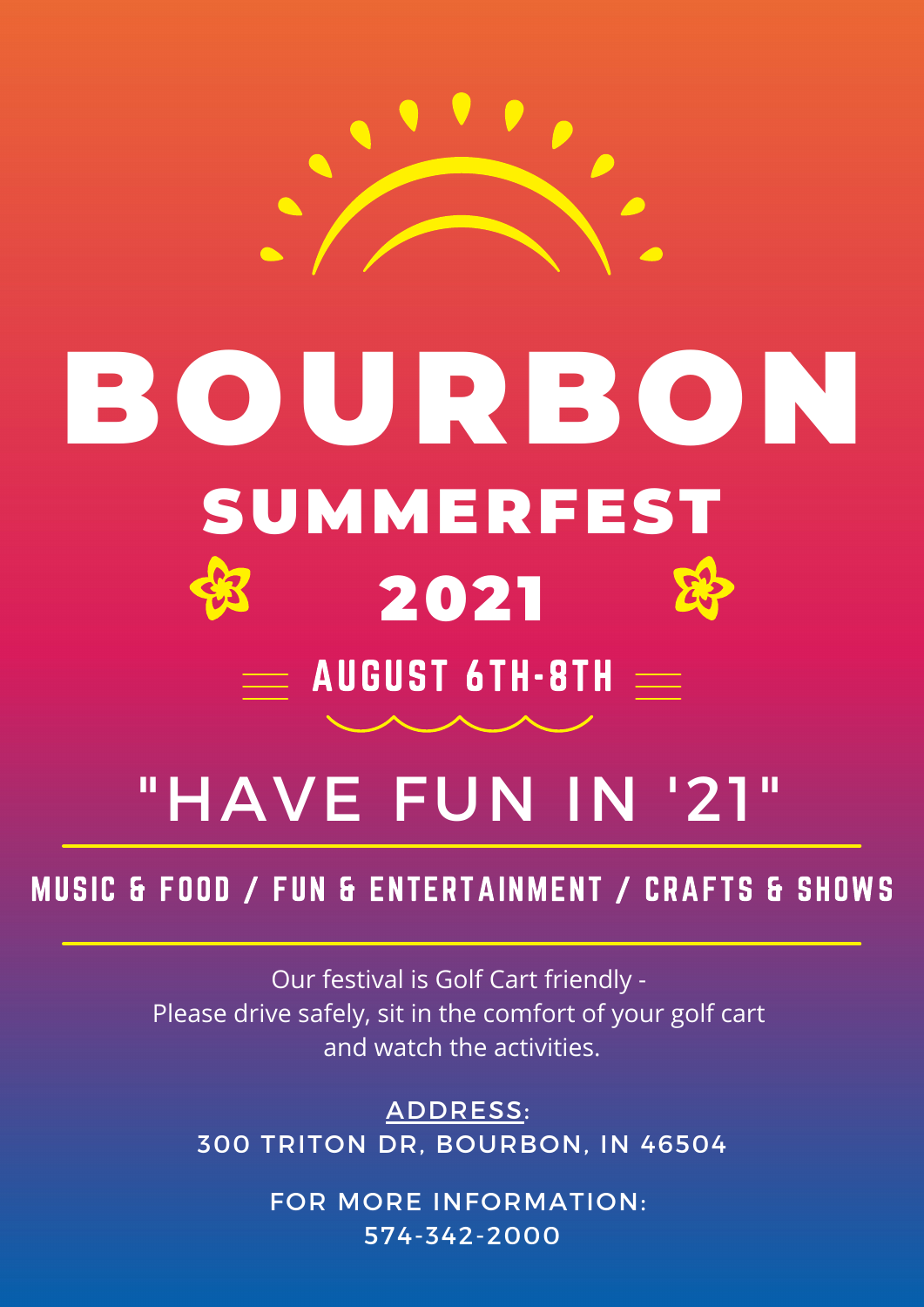

#### **Little Miss Summerfest Pageant**

Triton High School Auditorium - Doors open at 6:30pm - Pageant at 7:00pm. A small cash donation received at the door is appreciated, it helps fund the pageant!

# **Saturday, August 7th**

- Community Wide Garage Sales A traditon for over 30 years.
- **13th Annual Jacob's Run** Registration at Ernie Watkins Pavilion
- (Football Field Ticket Booth)
	- 8:00am 5K Run
	- 8:45am Fun Run
- 9:00-10:30am Bourbon Summerfest Parade Lineup at Trition High School Parking Lot. \*Registration near Ernie Watkins Pavilion - Restrooms available in Ernie Watkins Pavilion
- 10:30am Parade judging ends
- 11:00am Departure from parking lot to parade route led by Bourbon Volunteer Fire Department

## **Saturday Activites at Triton High School after parade ends**

- Bounce Houses, Kids Games, Food Booths, Craft Vendors, Pedal Car Races, Three Par Golf Contest by Triton Athlestic Department, Fun For All!
- **Bourbon Summerfest Cornhole Tournament** Registration 12:00- 12:30pm. Walk on teams welcome, bags fly at 1:oopm
- Kevin Wilson **(Magic Show)** 1:00-1:30pm, all ages, fun for all, free admission in the Triton High School Auditorium
- C**hair Yoga** Bourbon's **Heather Barron** demonstrates a new exercise, good for the mind and body, at the entrance of Triton High School, good for all ages and even wheel chair bound. Is not a workout, it is a controlled exercise. Heather will be doing two demonstrations approximately 12:45 and 2:45
- **Frisbee Dog Team** On the North lawn of school grounds, **Bill Marion** 2 shows - 2:00 and 5:30. Entertainment for all ages, especially the kids
- **Chip Dean of Integrity Academy of Martial Arts** Team arrives after participating in parade, will perform a demonstration at Triton High School - exact time and location to be announced
- **Bourbon's well known - Sentimental Journey Band** Performing in Triton High School Auditorium 3:30 to 5:00
- **Carter's Antique Bicycles** Will be on display at Triton High School Featured at 3:00 and at 5:00